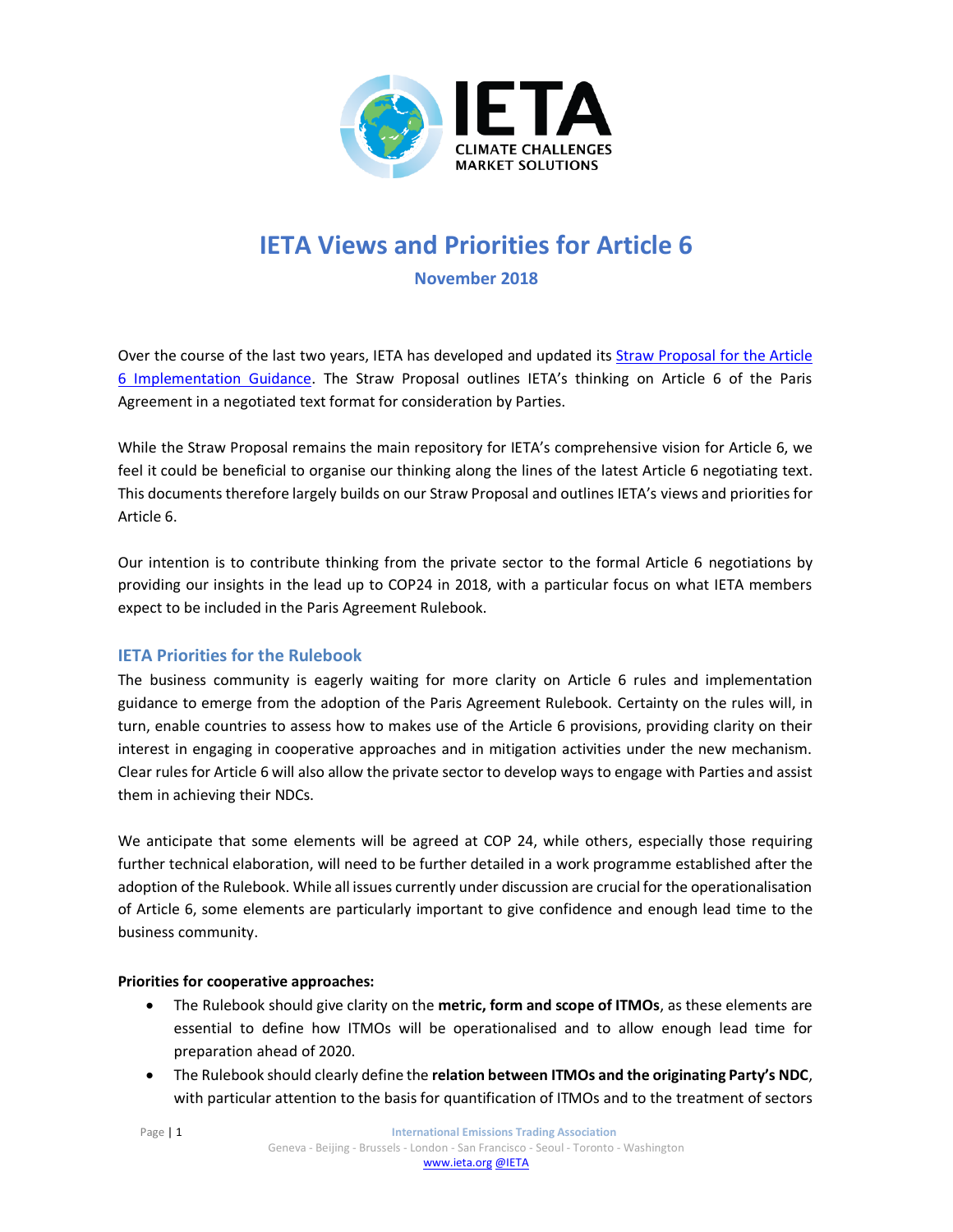

outside the NDC coverage. This is of particular relevance in the interim period while all Parties move to economy-wide, fully quantified NDCs.

• The Rulebook should define the **accounting method for ITMOs**, as this is an essential element to give Parties and private sector players certainty on how ITMOs will be accounted for and on what practices will be in place to ensure environmental integrity and avoidance of double counting.

#### **Priorities for the Emission Mitigation Mechanism:**

- The Rulebook should clearly define the **scope of the mechanism and the scope of activities under the mechanism**, as these elements are essential to define how the Article 6.4 mechanism will be operationalised and to allow enough lead time for preparation ahead of 2020. This is also of particular relevance in the interim period while all Parties move to economy-wide, fully quantified NDCs.
- The Rulebook should outline rules for the establishment of the **Article 6.4 Supervisory Body** and eligibility requirements for members of such body, focusing on technical competence, professional experience and independence. These rules are extremely important as the Supervisory Body will be responsible for the development of technical aspects related to the functioning of the Article 6.4 mechanism.
- The Rulebook should give clarity on the **CDM and JI transition and pre-2020 action**, as this will be crucial to provide continuity for existing projects and immediate critical mass for the Article 6.4 mechanism.

# **Article 6.2: IETA views and priorities**

Article 6.2 of the Paris Agreement describes the use of internationally transferred mitigation outcomes (ITMOs). We consider the Article 6.2 provisions as a way to account for transfers of mitigation outcomes across borders, rather than as a tool to generate such outcomes. As such, Article 6.2 provisions should provide a means to balance, without double counting, any carbon-based transaction between NDCs that might take place.

# **Metric of ITMOs:**

- Metric tonnes of carbon dioxide equivalents (tCO2e) should be the universal metric to measure ITMOs. This ensures accounting consistency among different approaches.
- The Paris Agreement Rulebook should clearly indicate that tCO2e is the metric to quantify and account for ITMOs. Options to consider other metrics and to allow for broader applications of ITMOs might be explored as part of a work programme established after the adoption of the Rulebook.

#### **Form and scope of ITMOs:**

● The objective of Article 6.2 guidance should be to provide a robust accounting tool to reconcile the use of ITMOs with progress towards the achievement of the NDCs of the Parties involved. Article 6.2 guidance should account for the net transfers of mitigation outcomes between participating Parties over an NDC period.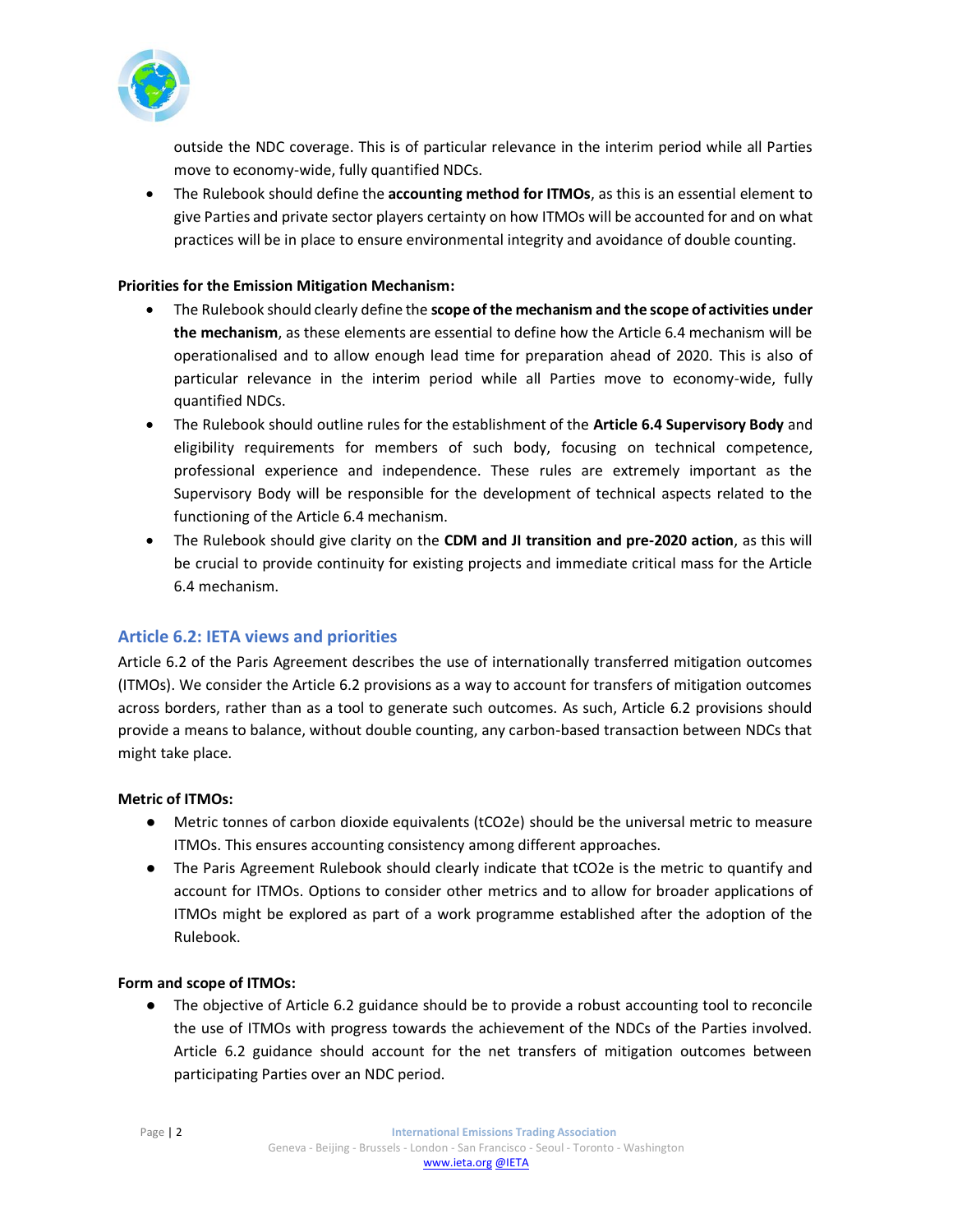

- ITMOs should be defined as the subtraction of a given absolute quantity of greenhouse gas emissions measured in tCO2e from the emissions account (defined below) of the using Party and the addition of an equivalent amount to the emissions account of the issuing Party. The mitigation outcome(s) involved in an ITMO can result from the quantification of an NDC or from different mitigation activities, including but not limited to: emission reductions, emission removals (i.e. natural sinks and CCS/CCUS), emissions avoided, or net absolute national reductions.
- The Paris Agreement Rulebook should clearly define the scope and form of ITMOs, in the terms described above, and ensure that robust accounting practices are in place. This will be essential to give Parties enough confidence and lead time to plan for the use of ITMOs towards their NDCs. Further details, such as the expansion of the scope of ITMOs beyond those listed above, might be defined through a work programme established after the adoption of the Rulebook.

#### **Participation requirements:**

- Given the voluntary nature of cooperative approaches, the only participation requirement should be that participants ensure environmental integrity by applying robust accounting, including no double counting. Robust accounting is operationalised via the quantification in terms of tCO2e of the portion of the economy covered by the NDC of a given Party, or of the sector or sub-sector of the NDC subject to the ITMO, over the period to which the NDC applies. A Party-led system to manage, track and report the transfer of mitigation outcomes should also be in place.
- The Paris Agreement Rulebook should emphasise the voluntary and bottom-up nature of Cooperative Approaches and therefore define participation requirements in a manner that allows broad participation while ensuring environmental integrity, as described above.

#### **Relation with NDCs and interim period:**

- IETA believes that to be on track with the achievement of the long-term goal of the Paris Agreement, all Parties should adopt economy wide and fully quantified NDCs as soon as possible. In that scenario, ITMOs will therefore only originate from quantified portions of the NDC.
- In many countries, especially LDCs, there are practical challenges to economy-wide NDCs at present, but that should not prevent finance from flowing to encourage reductions in non-NDC sectors. In the interim period while all Parties move towards economy-wide and fully quantified NDCs, transferring units from outside of an NDC should therefore be possible.
- This should take place without compromising environmental integrity or creating a disincentive for progressing to economy-wide targets provided that, at a minimum, the originating Party demonstrates robust baselines in the non-NDC sector, and guarantees transparency by reporting the transfer.
- Parties transferring from non-NDC sectors should not be required to correspondingly adjust their NDC during the interim period. However, Parties transferring from non-NDC sectors should commit to include the sector in the subsequent NDC, and no later than 2030. This structure would help to avoid creating a disincentive for Parties to expand their NDCs across all sectors. The ITMO transfers would still be counted, thus providing important data to enable the expansion of the NDC.
- The Paris Agreement Rulebook should clearly address the relation between ITMOs, the originating NDC and the basis for its quantification. This is crucial to reduce uncertainty in the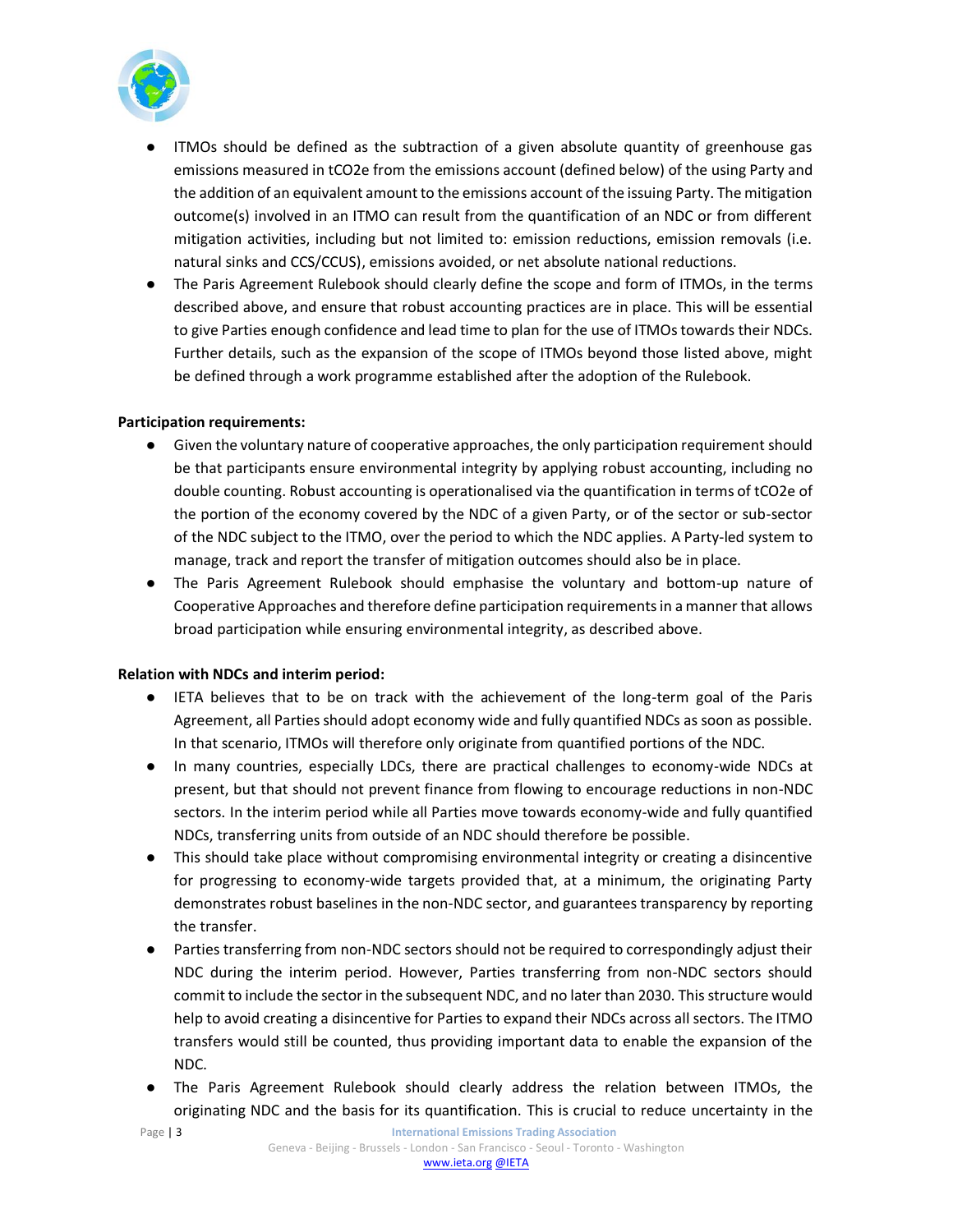

interim period, for both Parties and private sector players, around the treatment of mitigation activities taking place inside and outside the scope of an NDC.

#### **Accounting method:**

- Quantification of an NDC requires the establishment, by a Party, of an emissions account, defined as the quantitative total, in terms of tonnes of  $CO<sub>2</sub>$  equivalent emitted, of that portion of the national economy covered by the NDC of a given Party, over the period to which the NDC applies. Corresponding adjustments are made to the emissions accounts of both Parties involved in an ITMO to account for the net inflow or outflow of mitigation outcomes.
- The Paris Agreement Rulebook needs to define the accounting method for ITMOs. This is an essential element to give Parties certainty on how ITMOs will be accounted for. Technical elements concerning the implementation of the accounting method might be defined through a work programme established after the adoption of the Rulebook.

#### **Role of non-Parties and non-NDC uses of ITMOs:**

- The Paris Agreement should promote action by non-Parties. This includes subnational jurisdiction, such as states and provinces, sectoral programmes, such as CORSIA, and private sector actors.
- Non-Parties should be encouraged to participate in cooperative approaches and to transfer, acquire and use ITMOs, including for purposes other than towards achievement of an NDC.
- An ITMO shouldn't be used towards the achievement of an NDC if it has been used for compliance in CORSIA or in similar compliance programmes outside of the UNFCCC.
- The Paris Agreement Rulebook should affirm the role of non-Parties, with the goal of ensuring an adequate engagement of subnational entities and private sector players. It should also provide accounting guidance for compliance-driven non-NDC uses of ITMOs, such as CORSIA, with the aim of ensuring the avoidance of double counting.

# **Application, frequency and reporting of corresponding adjustment**

- As outlined above, corresponding adjustments should be applied as additions and subtractions to the emissions account reflecting net transfers of ITMOs over an NDC period.
- Parties should make a corresponding adjustment for first transfer and for use towards achievement of NDC. Corresponding adjustments should be made at the time of the first transfer, for the originating Party, and at the time of use, for the using Party.
- ITMOs should be reported as progress in achieving NDC. Biennial reporting of ITMOs though interim reports should be encouraged. Regular reporting is beneficial to indicate trends of ITMO transactions and to help parties track progress.
- The Paris Agreement Rulebook should define rules concerning the application, frequency and reporting of corresponding adjustments. Having clear rules is an essential element to give Parties and private sector players confidence that robust accounting practices underpin ITMOs. Technical elements concerning the implementation of these rules might be defined through a work programme established after the adoption of the Rulebook.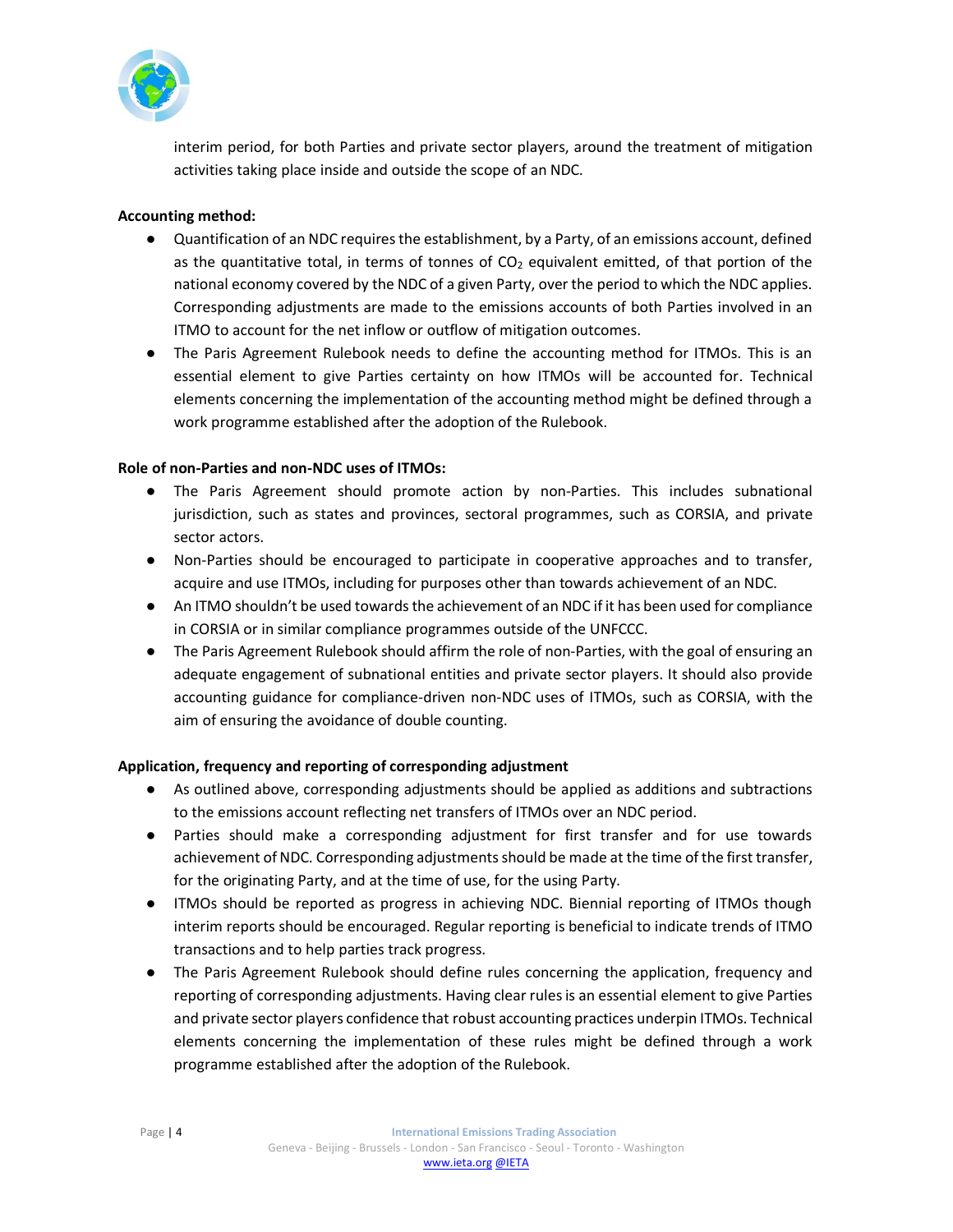

#### **Restrictions:**

- We believe there should be:
	- $\circ$  No share of proceeds and no requisite for overall mitigation in global emissions in relation to Article 6.2 activities, as these concept is not applicable to a transfer of mitigation outcomes between Parties.
	- $\circ$  No limit to shelf life of ITMOs as a general rule. A potential limit to the shelf life could be determined, in some cases, by the nature of the mitigation outcomes involved.
	- o No limit to quantity of ITMOs for either buyer or seller.
	- o No limit to number of transactions/transfers.
- Cooperative Approaches are a way to enable the achievement of higher ambition and to unlock new mitigation opportunities. Imposing the aforementioned restrictions or limitations to the use would undermine the environmental potential of Cooperative Approaches.
- The Paris Agreement Rulebook should clearly indicate that there will be no restriction to the use of ITMOs.

# **Treatment of single year target NDCs:**

- Any accounting arrangement limiting the use of ITMOs only to those with the same vintage as the NDC target should be discouraged.
- We would encourage and promote an accounting method that adequately captures progress made and is representative of the total use of ITMOs by a Party over the NDC period. We discourage methods that only capture a 'snapshot' of the use of ITMOs in the target year.
- The Paris Agreement Rulebook should clearly define the treatment of single year targets, as this will reflect the level as well as the timing of ITMO demand by Parties. Technical elements concerning the operationalisation of the treatment of single year targets can be defined through a work programme established after the adoption of the Rulebook.

# **Governance and infrastructure:**

- The use of ITMOs should be part of the review of the achievement of a Party's NDC. We do not believe that Article 6.2 requires further governance arrangements.
- There is no need to enforce stringent infrastructure requirements to Parties participating to an ITMO, as long as those Parties keep track of ITMO transfers and have the capacity to report them adequately.
- Ideally, a centralised tracking system should be established in time, as Parties deem it necessary, but it should not be a prerequisite for ITMOs to happen.
- The Paris Agreement Rulebook should emphasise the voluntary and bottom-up nature of Cooperative Approaches. Technical elements concerning the implementation of the infrastructure that might be required can be defined through a work programme established after the adoption of the Rulebook.

# **Use of pre-2020 ITMOs:**

● Parties should be incentivised to start engaging in cooperative approaches as soon as possible, to speed up the implementation of the NDC. As such, Parties should be allowed to use mitigation outcomes resulting from Article 6 activities pre-2020, provided that Article guidance is applied.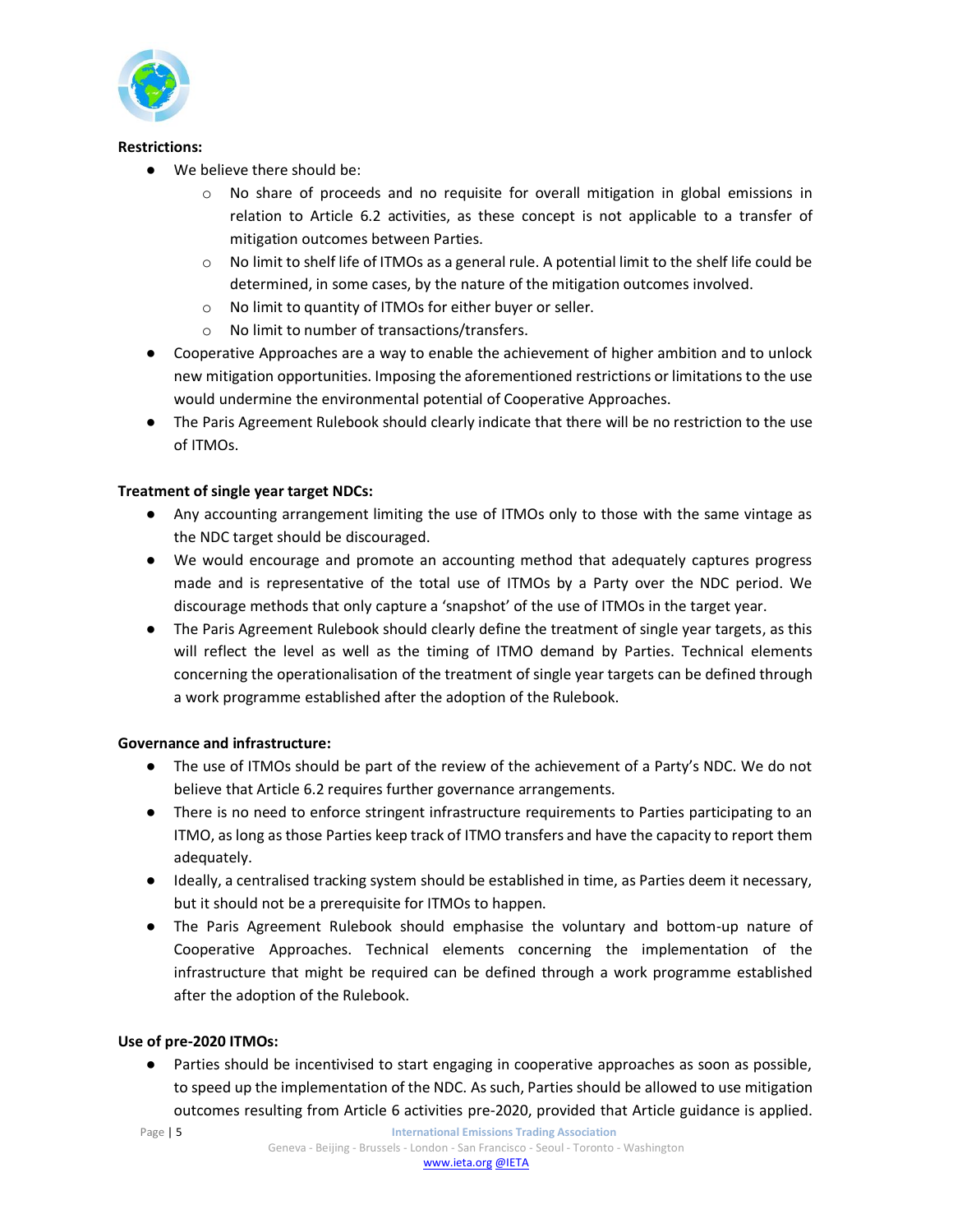

This will be crucial to provide an incentive for Parties and private sector players to start piloting ITMOs before 2020, resulting in more preparedness at the start of the first NDC cycle – a crucial element for those Parties that plan to make use of ITMOs starting in 2020 and for CORSIA.

● The Paris Agreement Rulebook should clearly outline rules for the use of pre-2020 ITMOs.

# **Article 6.4: IETA views and priorities**

IETA takes the view that while Article 6.4 provisions clearly include project-based mechanisms, their scope must be significantly broader, to enable mitigation activities at the scale needed to achieve the goal of the Paris Agreement. Article 6.4 should facilitate the process of quantification of mitigation activities, such that transfers can be executed and the necessary adjustments to the NDCs then made.

# **Scope of the mechanism:**

- The Article 6.4 mechanism should eventually operate within a Party's economy wide and fully quantified NDC.
- In the interim period while all Parties move towards economy-wide and fully quantified NDCs, the Article 6.4 mechanism could be employed in sectors that are outside the NDC coverage, as an incentive, and as a means, to subsequently include those sectors in future NDCs.
- If transferred internationally, mitigation outcomes resulting from Article 6.4 activities should be subject to Article 6.2 guidance, as described above.
- The Paris Agreement Rulebook should clearly address the scope of the mechanism and the basis for its quantification. This is crucial to reduce uncertainty in the interim period, for both Parties and private sector players, around the treatment of mitigation activities taking place inside and outside the scope of an NDC.

# **Scope of activities:**

The Article 6.4 mechanism should generate mitigation units as the result of:

- The quantification of sectoral approaches within a sector or sectors covered by the NDC;
- Emission reductions achieved through a specified activity or set of activities;
- Carbon dioxide sequestration and storage;
- Carbon dioxide equivalent denominated instruments issued by another program meeting the Article 6.4 requirements
- The Paris Agreement Rulebook should clearly define the scope of activities for Article 6.4, in the terms described above. This will be essential to give Parties enough confidence and lead time to plan the use of the mechanism towards their NDCs. Further details, such as the expansion of the scope beyond the scopes listed above, might be defined through a work programme or by the supervisory body established after the adoption of the Paris Agreement Rulebook.

# **Baselines, Additionality and Overall mitigation**

● The notion of progressively moving towards economy-wide, quantified NDCs, coupled with the fact that all Parties will have NDCs, implies moving away from the historic practices of establishing additionality, which characterised crediting activities under the Kyoto Protocol.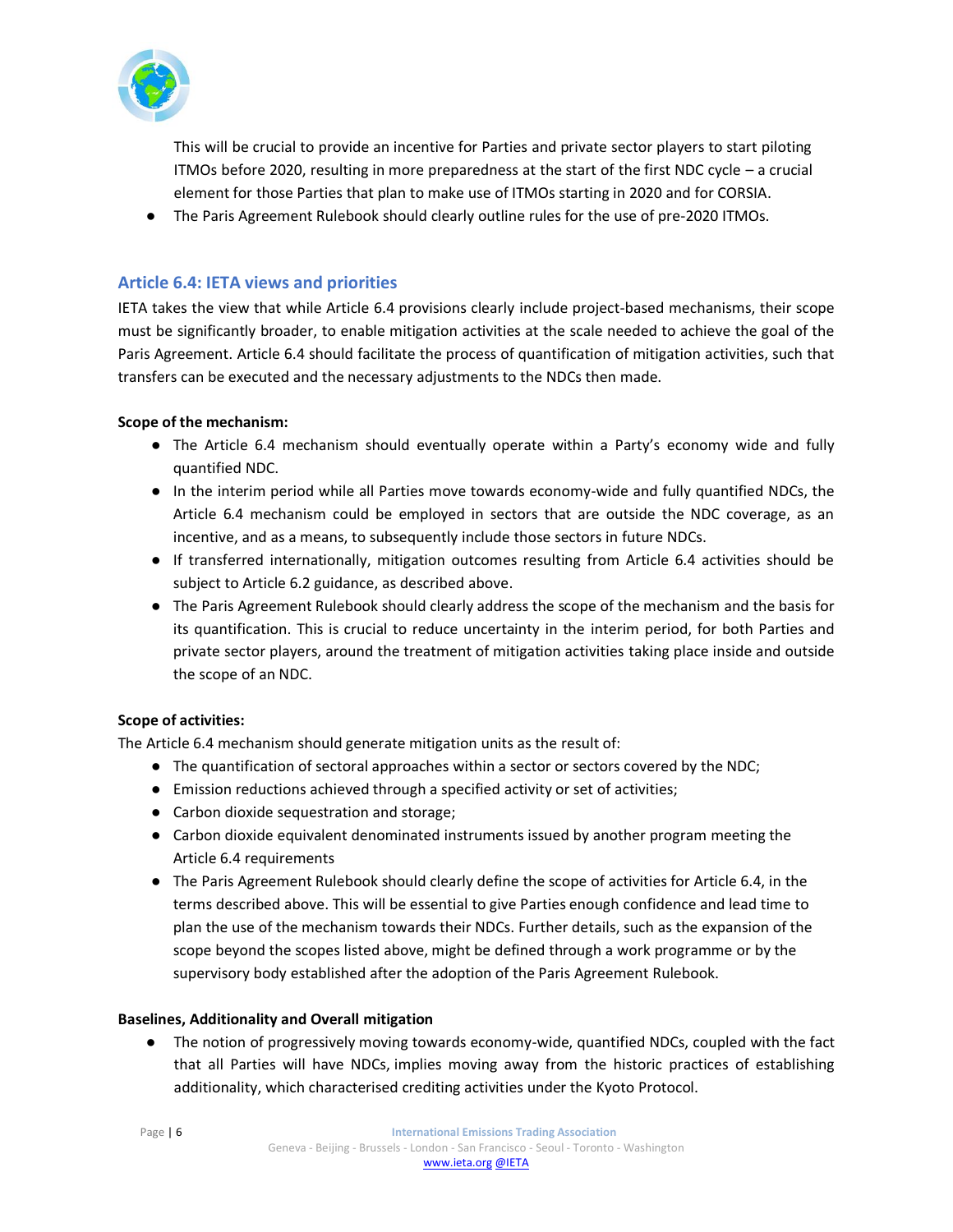

- Applying corresponding adjustments between quantified NDCs ensures the integrity of the global cap. Therefore, it may be unnecessary to demand an additionality assessment.
- This is because the host Party, having made the transfer, must find further mitigation opportunities to meet the stated goal of its NDC. This in turn means that the transferred actions were in addition to the requirements of the NDC, hence additionality can be claimed.
- In the interim period while all Parties move towards economy-wide and fully quantified NDCs, the concept of additionality might still characterise some activities under the mechanism, especially in sectors outside of the NDC coverage. In these instances, additionality should consider relevant national policies.
- Some Article 6.4 activities may need to rely on baselines to be quantified. Baselines should reflect relevant policies of the host Party's NDC. The baseline should ideally reflect sectoral benchmarks that are dynamic, meaning that is updated upon changes to the underlying assumptions.
- The Paris Agreement Rulebook should indicate which approach will be followed to set baselines for the operations of the Article 6.4 mechanism. Further technical details concerning baselines might be developed under a work programme or by the Article 6.4 Supervisory Body.

#### **Governance and Issuance:**

- A Supervisory Body, with a similar role as under the CDM, should be created to oversee activities under Article 6.4.
- Mitigation outcomes resulting from activities under Article 6.4 should be issued by the Supervisory Body into a centralised registry maintained by the Secretariat.
- Once established, the Supervisory Body should establish a consultation process, involving the private sector as well as other stakeholders, to further detail its operations and the functioning of the mechanism.
- There should be an appeals process, whereby project proponents can appeal Supervisory Body decisions if they can demonstrate that mistakes or errors may have occurred.
- At COP24 Parties should establish the Article 6.4 Supervisory Body. The Paris Agreement Rulebook should outline rules for functioning of the Supervisory Body and eligibility requirements for members of such body, focusing on technical competence, professional experience and independence.
- The Paris Agreement Rulebook establish an appeals process. The Article 6.4 Supervisory Body should define details for how the appeals process will function.
- The Supervisory Body, in consultation with relevant stakeholders, should be tasked to develop technical aspects related to the functioning of the Article 6.4 mechanism. Technical panels will also be needed to carry out work on technical issues.

# **Transition of existing mechanisms**

- Existing projects should be transitioned into the Article 6.4 framework, provided that they are in line with Article 6.4 rules and meet relevant requirements. This is crucial to provide continuity for those projects and build critical mass for the Article 6.4 mechanism.
- Despite current market challenges, the CDM remains an attractive option for carbon compliance in advance of the Paris Agreement's first contribution period. Some sovereign purchasing initiatives continue to invest in CDM projects, and private entities use CDM credits for both compliance and voluntary offsetting. The CDM as well as other internationally recognised carbon offsetting standards